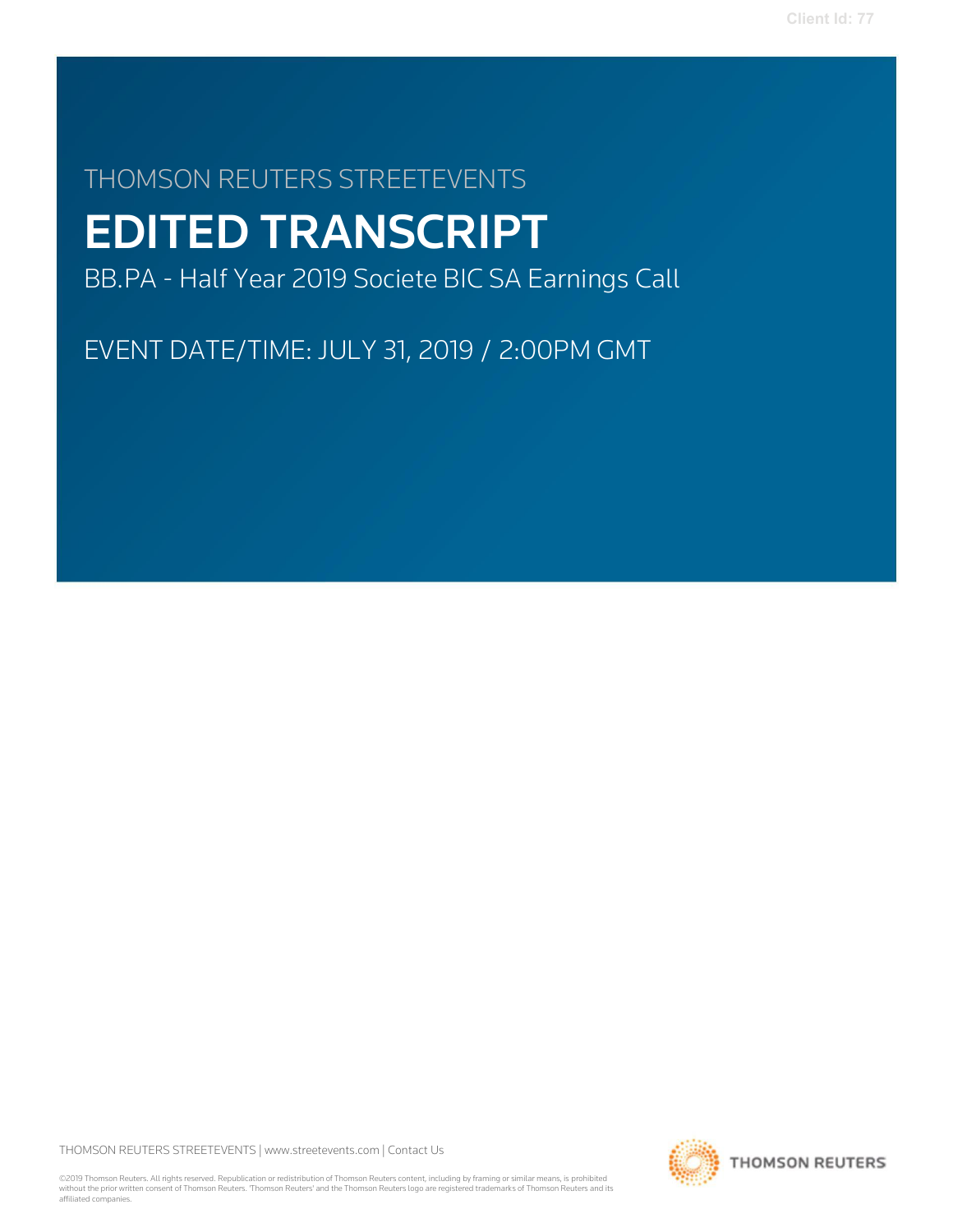## C O R P O R A TE P A R TICI P A N TS

Gonzalve Bich Société BIC SA - CEO & Director James DiPietro Société BIC SA - CFO & Executive VP Sophie Palliez-Capian Société BIC SA - External and IR Director

# CONFERENCE CALL PARTICIPANTS

Christophe Chaput ODDO BHF Corporate & Markets, Research Division - Analyst Guillaume Gerard Vincent Delmas BofA Merrill Lynch, Research Division - Director Marie-Line Fort Societe Generale Cross Asset Research - Equity Analyst Steve Levy MainFirst Bank AG, Research Division - Analyst

## PRESENTATION

#### Operator

Hello, and welcome to the BIC First Half 2019 Results Call. My name is [Val], and I will be your coordinator for today's event. (Operator Instructions) I am now handing you over to your host, Sophie Palliez to begin today's conference. Thank you.

## Sophie Palliez-Capian - Société BIC SA - External and IR Director

Thank you. Good morning and good afternoon, everyone. Welcome to H1 and second quarter results. The call will be hosted as usual by our CEO, Gonzalve Bich; and our CFO, James DiPietro. We will start by a short presentation of our results, followed by a Q&A session. Let me leave the floor to Gonzalve.

## Gonzalve Bich - Société BIC SA - CEO & Director

Thank you, Sophie. Good morning and good afternoon, everyone. I'll start with a summary of our first half performance. Jim will then provide a detailed review of our consolidated results, and I'll conclude with our outlook for the balance of the year. As an introduction, I'd like to share with you my thoughts on the global trading environment that we're operating in, and the actions we're undertaking as we progress in our transformation journey. You've already heard this, not only from me, but from many of our peers as well. But I think it's worth repeating, we're operating in a tough macro environment. The U.S. is one of our largest markets, and while its economy continuesto be healthy, the recentslowdown of China's growth and the impact of the trade war on global business is becoming more visible, which could negatively impact this country in the future.

In Latin America, the environment is challenging. Brazil is in turmoil with their GDP forecast revised downward once again, and the Mexican economy contracted during the first half, affecting both services and industrial activities. Finally, in France, while the financial and economic impact of the (inaudible) demonstrations is still under assessment, large retailers have suffered from lower store traffic in the first quarter. In this context, our business categories are globally trending downwards. Markets are soft in most geographies and the competitive environment is getting more challenging.

In Stationery, European and North American markets were flat to slightly increasing in value, while Brazil declined high single digits.

In Lighters, the second quarter confirmed the accelerated decline in the U.S. market, down 8% in volume and 5% in value year-to-date.

The U.S. Shaver one piece market decreased 5% in value year-to-date, while Western Europe was barely stable in value. The bright spots are Eastern Europe and Africa, which continue to gain momentum. Despite this challenging environment, we managed to outperform our markets almost

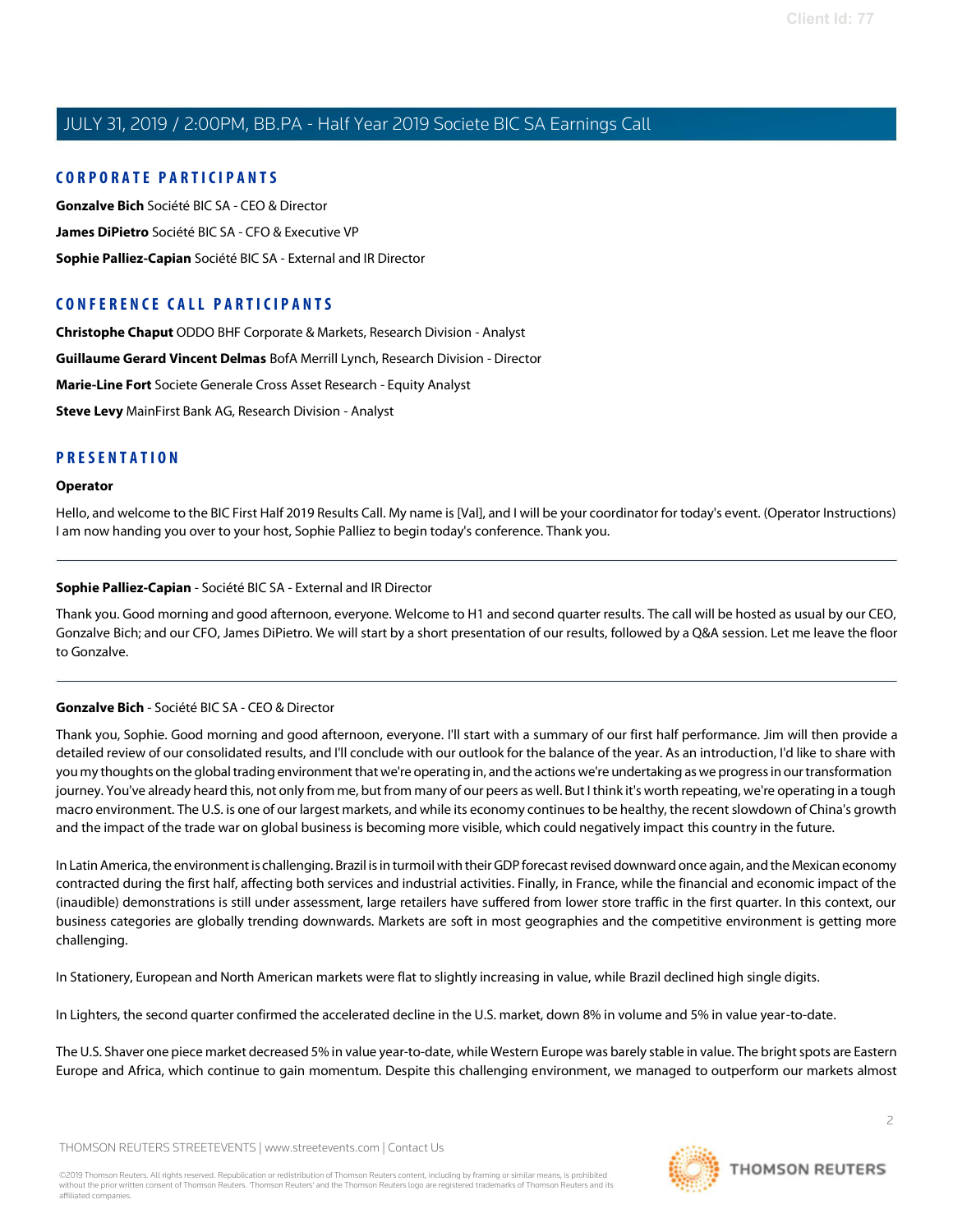everywhere. We captured share in Europe in both stationery and shavers and confirmed first quarter positive momentum in U.S. disposable shaver, gaining 1.9 points value share, with 28.2% market share at the end of June, we're progressively closing the gap to our historical highs.

We continue to grow with e-commerce, one of our top priorities and outpaced the U.S. stationery e-commerce market, growing 20% year-to-date and gaining 0.7 points in value, notably thanks to our added value segments, such as gel and permanent marker with our new temporary tattoo marker, BIC BodyMark.

Newly or recently launched products that meet consumer needs, such as BodyMark, BIC Flex 5, BIC Miss Soleil Sensitive were noteworthy contributors to our first half Stationery and Shaver performance. These successes are paving the way for future innovative launchesin promising segments and combined with market share and distribution gains will drive accelerated growth in the future.

Our overall performance wasfueled by the ability of our teamsto adapt to fast-evolving trading environment through innovative and competitive commercial offers and executing relentlessly, gaining distribution in all channels of trade, offline and online. I'd like to take this opportunity to thank them for their dedication and courage in this environment.

In early June, we announced the second phase of our BIC 2022 Invent The Future Transformation plan with 25

million additional annualized savings expected by the end of 2022. This second phase will focus on creating the right structure to unlock the potential of our business through a more efficient organization. And with the capabilitiesto meet the challenges of today and those of tomorrow. This plan will help BIC to become more agile, building on our historical strength of innovation and entrepreneurialism. A great example of this is the recent launch of our new brand Made For YOU in the U.S. This new line of gender neutral refillable shavers combines product innovation with groundbreaking, high performance, fueled by an exclusive and forward-thinking partnership with Amazon, the leader in e-commerce today. The project was finalized in less than 6 months. This is the first of many initiatives you can expect from us in the future as we're pivoting towards the company we want to become, more agile, more innovative and more collaborative.

The acquisition of Lucky Pen, [Lucky Stationery Nigeria Ltd] Nigeria's #1 stationery manufacturer and brand announced last week is another excellent

example of our ability to seize growth opportunities. Nigeria isthe #1 pen market in Africa with approximately 425 million units produced annually and is expected to grow double-digit in the next 5 years.

Despite the political instability in some countries and a volatile macroeconomic environment, Africa is a strong development priority for us. While our historical presence provides us with substantial competitive advantages, such as BIC brand awareness and expansive distribution reach, the integration of Haco Industriesin Kenya and Now Lucky Stationery in Nigeria, willstrengthen our position and accelerate our growth in one of most -- one of our most promising markets.

Iremain convinced that despite current challenges, our categories offer genuine opportunitiesfor growth.Our products are and willremain essential to consumers' everyday lives. Also, our competitive advantages, such as manufacturing expertise and strong brands and financial resources will help us resume long-term growth.

Yet to succeed, we need to step further and shift our product portfolio into higher growth segments or geographies within or even outside our current businesses. This will be achieved organically and through targeted and accretive acquisition. This also means that we must periodically review where and how we allocate capital to enhance the return on investment of our operation and sustain long-term total shareholder remuneration.

Building on our historical engagement to sustainable development with our products being light and long lasting, the business model we're moving towards strives to minimize the environmental impact of our products and contribute meaningfully to our communities and to society, in general, for our commitment to education, thereby creating value with and for all of our stakeholders.

THOMSON REUTERS STREETEVENTS | www.streetevents.com | Contact Us

©2019 Thomson Reuters. All rights reserved. Republication or redistribution of Thomson Reuters content, including by framing or similar means, is prohibited<br>without the prior written consent of Thomson Reuters: "Thomson Re affiliated companies.

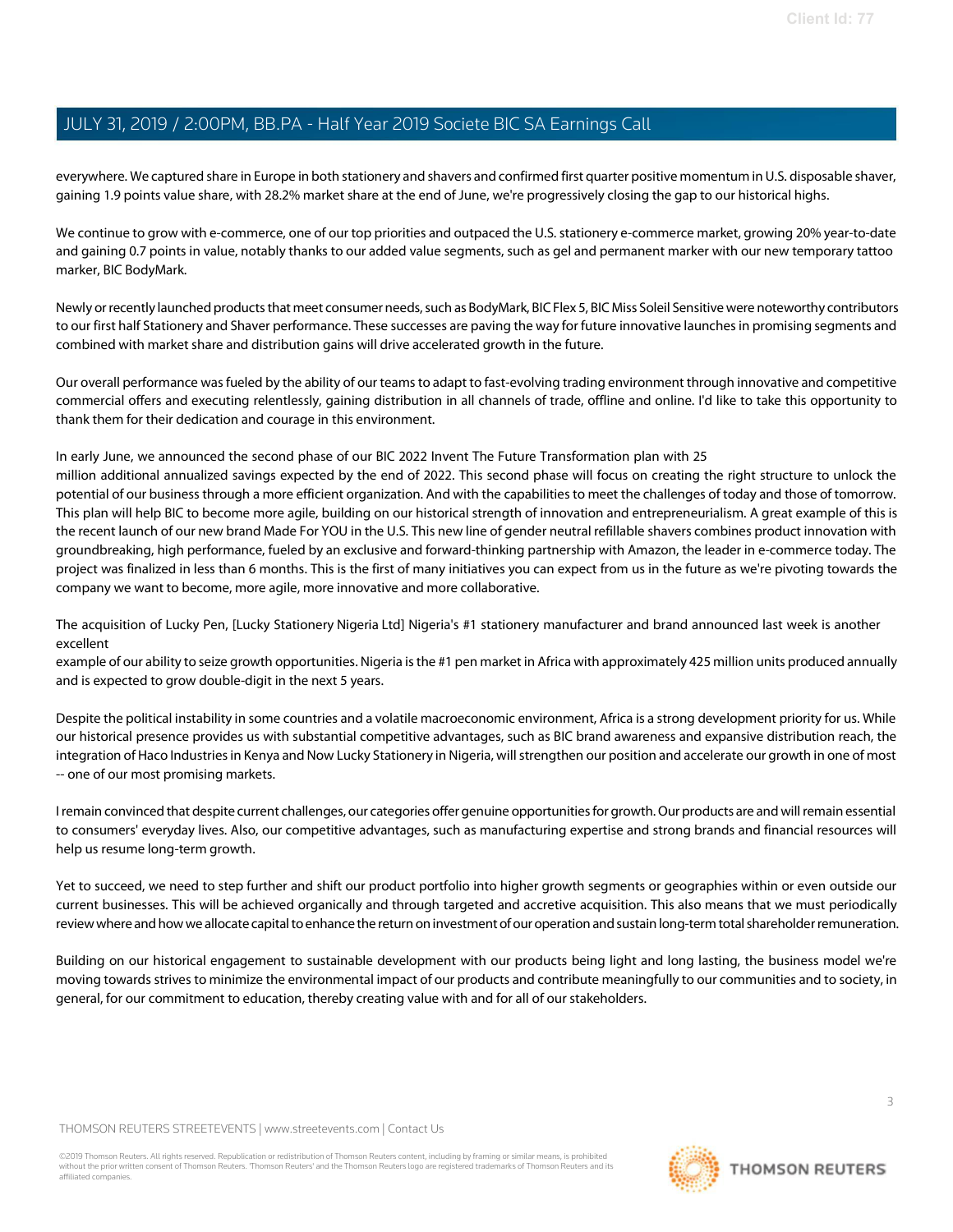A few comments now on our first half financial performance. H1 2019 net sales were down 1.6% on a comparative basis at EUR 960.2 million. Normalized IFO margin was 15.9%, down 370 basis points versus prior year, while normalized EPS Group share decreased 20.3% to EUR 2.43. Our net cash position at the end of June was negative EUR 11 million.

Later, Jim will take us through our consolidated results in more detail.

Now let's take a closer look at our 3 categories, starting with Stationery. In Europe, our share gains were 0.1 points in value in soft markets. First half net sales declined low single digits as shipments to customers for the back-to-school season were postponed from June to July. Yet our added-value products, such as BIC Gel-ocity Quick Dry and the recently launched BIC Intensity Medium Felt pen performed well, and we successfully gained further distribution in Southern Europe, notably in Iberia.

Looking at North America, we performed inline with a flattish U.S. stationery market, and we were able to gain share in growing segments, such as Gel and Marking, boosted by our great new product innovations, BIC BodyMark tattoo pen and BIC Gel-ocity Ultra Gel pen. In e-commerce, we outperformed the category, gaining 0.7 pointsin value year-to-date, in line with our relentless effortsto become a genuine omni-channelspecialist with presence both offline and online. Our first half net sales were flat as they were negatively impacted by back-to-school's unfavorable phasing.

Going now to Latin America. In a highly competitive environment in Mexico, BIC outperformed the market, notably in Ball Pen and Marking. Our overall stationery net sales in Brazil were down mid-single digit, impacted by Pimaco, our manufacturer and distributor of adhesive labels, mostly in the first quarter. However, our performance in the key segments of Ball Pen, graphite and coloring were strong, gaining 0.8 points in value in an overall declining market.

In the Middle East and Africa region, I'm proud of the progress made with our new up and running facility in Kenya. Our change in route-to-market in East Africa as we are now selling directly versus going through a distributor, drove a double-digit increase in netsales and enables us to strengthen our presence in the region. In South Africa, after a healthy back-to-school in the first quarter, we outperformed the stationery market, gaining 1.3 points versus last year.

In India, we continue to make headway towards our goal of regaining momentum in our Cello business. First half performance in domestic net sales was weakened by our initiative to reduce shipments to super stock us. However, we started to recover during the second quarter, with domestic net sales growth mid-single digit, fueled by the performance of our Champion brands, notably Butterflow.

Now let's turn to Lighters, where our first half net sales declined by 2.7% on a comparative basis. In Europe, the advertising campaign launched during the first quarter in France, Germany and Belgium showed encouraging results as we're addressing our consumers directly to raise awareness on the safety matters affecting the lighter industry. On that note, we continue to proactively address the Lighter issue, a European level, as the institutional support is critical to plead our case in preventing noncompliant lighter imports. First half net sales were slightly up as we progressively implemented across countries, a distribution channels, the price adjustments announced in January.

In North America, our first half sell-in performance was affected by a weak first quarter. While we gained share in both volume and value with 0.2 points year-to-date. The U.S. market remains hugely challenging with volume decline accelerating at 8% year-to-date compared to minus 4.1% in 2018. Although, we cannot draw a direct correlation between cigarette consumption and pocket lighter usage, this acceleration must be evaluated in the context of several market drivers: the recent 7.2% rate of decline of cigarette volumes year-to-date' the acceleration of e-cigarette growth, with volumes up 110%; the slowdown of Marijuana combustible sales in the legal market compared to vaping and edibles; as well as other factors, including gas

price increases, cigarette tax rises, increases in smoking regulations in several states. However, for the balance of the year and excluding further deterioration in the market's decline, we expect our net sales trends in volume and value to improve slightly compared to the first half.

In this challenging environment, I'm happy to see our new production facility in Pennsylvania now up and running, and I'm confident that this will help strengthen our personalized lighter strategy. On that note, and while it's still small share of our sales, our direct-to-consumer lighter sales grew close to 80% versus last year.

Now turning to Latin America. First half performance was boosted by good momentum in Brazil. Both customer pre-buys ahead of the April price increase and further distribution gains drove growth. Our sellout performance in Brazil was also solid as we grew above the category, gaining 0.5 points in value year-to-date June. It's fair to say that despite the difficult economic environment in Argentina, we were able to strengthen our position in this market, expanding further our distribution and enhancing our brand awareness. THOMSON REUTERS

Lastly, as already mentioned in April, we regained momentum in Shavers during the first half, with net sales increasing mid-single-digit on a comparative basis.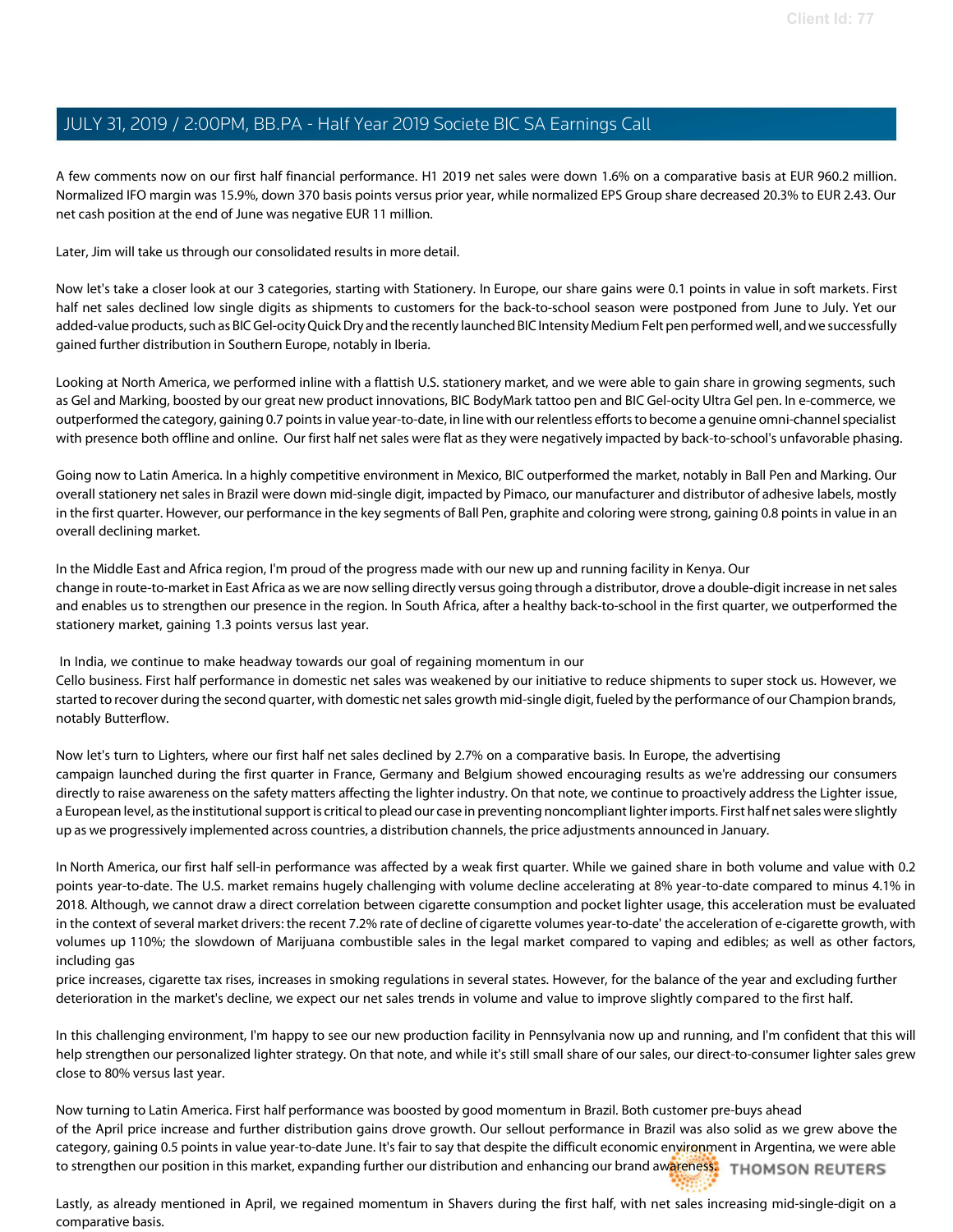©2019 Thomson Reuters. All rights reserved. Republication or redistribution of Thomson Reuters content, including by framing or similar means, is prohibited<br>without the prior written consent of Thomson Reuters: "Thomson Re affiliated companies.

#### **Client Id: 77**

4

In Europe, we outperformed most of our markets, including Italy, Poland, the U.K. and Russia. Net sales growth was fueled by both added-value products, such as BIC Flex 3, BIC Flex 5, BIC Miss Soleil and recent launches, such as BIC Miss Soleil Sensitive. Eastern Europe performance continued to be driven by Russia, where we saw ongoing momentum with the success of our hybrid range, BIC Flex 3 Hybrid and BIC Flex 5 Hybrid as well as further distribution gains.

Looking now to North America. We managed to resume market share growth, gaining 1.9 points in value. In the U.S. One Piece market, down 5% in value year-to-date. The Women One Piece segment was a significant driver with the introduction of commercial innovations on BIC Silky Touch as well asthe solid performance of our BIC Soleil franchise, including BICSoleil Balance, one ofthe mostsuccessful products on the female disposable market since its launch last year. Finally, our new product, BIC Soleil Click 5 performed well, reaching 1.2% in market share value year-to-date.

In Latin America, net sales grew mid single digit during the first half. Our teams did a great job as we outperformed our 2 key markets in Brazil and Mexico, propelled by further distribution expansion, notably in convenient stores.

Our product trade up strategy continued to be successful, as consumers are more and more attracted to our 3 blade offeringsin both female with BIC Miss Soleil Sensitive and in male with BIC Flex 3 and Comfort 3.

Lastly, in the Middle East and Africa region, our performance was robust, driven by our BIC Flex range in Morocco and South Africa, notably with the launch of BIC Flex 5 Hybrid.

Furthermore, during the Africa Cup of Nations. Our teams put in place powerful promotional activities, including in digital, which also drove sales growth and reinforced our brand awareness in the West African countries. This concludes our operating overview. I'll now turn it over to Jim to take you through our consolidated results.

#### James DiPietro - Société BIC SA - CFO & Executive VP

Thank you, Gonzalve. I'll begin by reviewing the net sales results for both the second quarter and the first half of 2019. On an as-reported basis, second quarter net sales were up 0.2% versus last year. On a comparative basis, our net sales were down 1.3%. Currency fluctuations had a favorable impact of 2.4%. This is mainly due to the stronger dollar versus the euro. The perimeter impact adjustments includes the sales from Haco Industries, which was acquired effective December 31, 2018, as well as the net sales impact of the BIC Sport divestiture.

As a reminder, due to Argentina's hyperinflation, we are excluding Argentina from our comparative basis sales results. For the first half of 2019, net sales totaled EUR 960.2 million, up 0.1% as reported and down 1.6% on a comparative basis. Here again, the favorable impact of currency fluctuations was 2.4 %, mainly due to the U.S. dollar.

Now I'll review the normalized IFO margin change versus prior year for both the second quarter and first half. Starting with the second quarter of 2019, cost of production was unfavorable 3.1points versuslast year. Also, production was negatively impacted by raw material costs and unfavorable ForEx trends. Brand support investments were higher by 1 point, while OpEx and other expenses were lower by 0.4 points versus the second quarter of 2018.

Looking at the first half of 2019, cost of production was also unfavorable 3.1 points versus last year. First half 2019, cost of production was impacted in a similar way as it was in the second quarter. We were negatively impacted by raw material cost and unfavorable ForEx trends, as well as changes in manufacturing costs and variances versus prior year.

The brand support investments were higher by 1.2 points, mainly due to the Lighter advertising campaign in Europe in the first quarter, and second quarter brand support investments in the U.S. OpEx and other expenses were down by 0.6 points versus the first half of 2018. For the second half

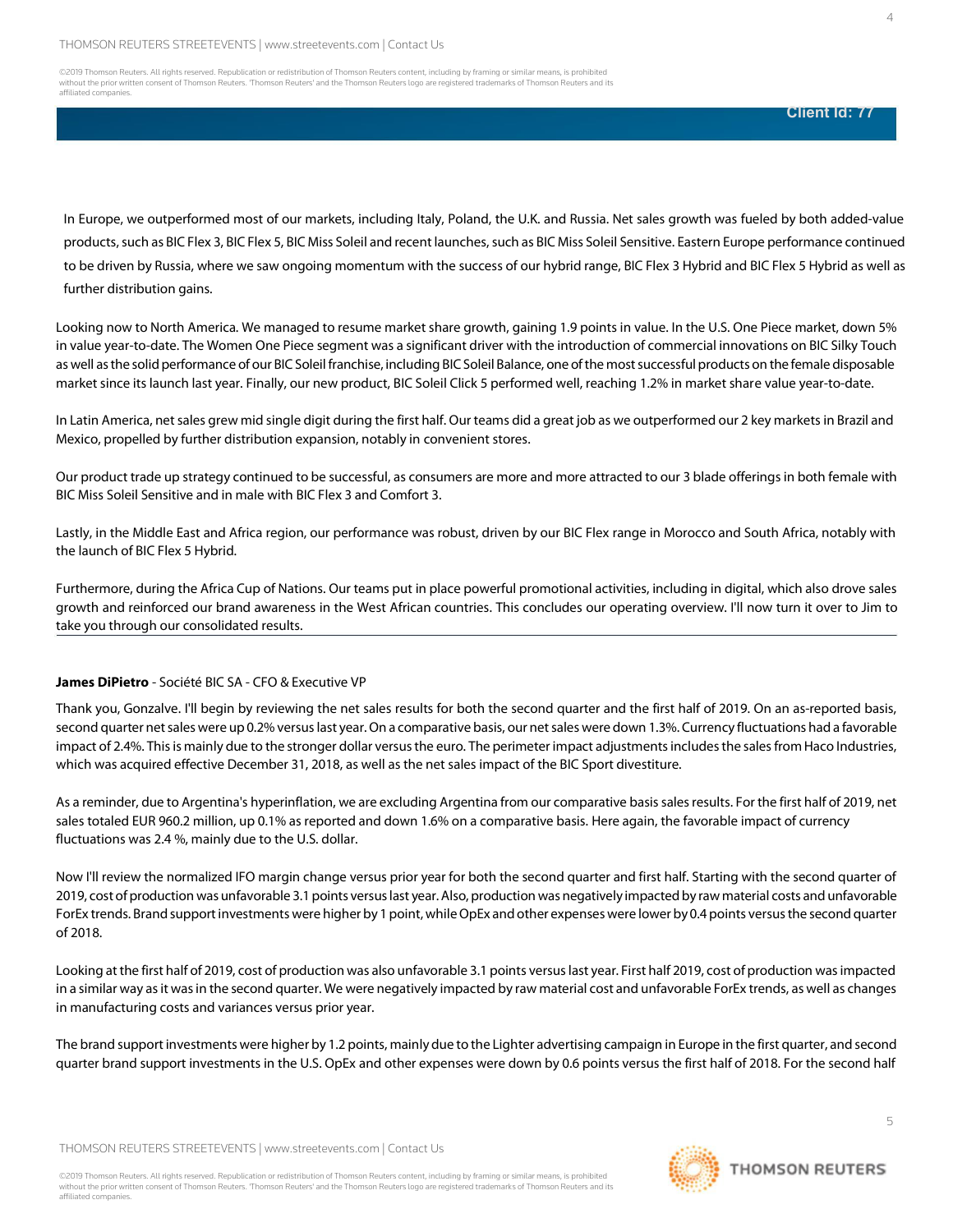of this year, we still expect unfavorable ForEx trends, while raw material cost and absorption should be more favorable than the impact realized in the first half of this year.

Slide 9 shows normalized IFO to net income for the first half of 2019. First half of this year, income before tax was EUR 124.4 million compared to EUR 125.3 million last year.

Net finance revenue was negative EUR 1.7 million compared to a positive EUR 5.8 million last year. Net income group share this year was EUR 89.6 million, as reported, compared to EUR 70.8 in the first half of 2018. Net income group share, excluding restructuring costs and Cello goodwill impairment was EUR 108.4 million compared to EUR 139.5 million last year, and the effective tax rate for the first half was 28%.

EPS Group share was EUR 1.99, up 28.4% compared to EUR 1.55 in the first half of 2018. Normalized EPS share decreased 20.3% to EUR 2.43, compared to EUR 3.05 last year.

Slide 10, we see the main elements of working capital, experiencing increases in both inventories and accounts receivable.

Inventories increased to EUR 494.8 million and accounts receivable to EUR 639.6 million. Trade and other payables were EUR 151 million. Almost half of the inventory at the end of the first half of this year is associated with the Stationery category. This will decrease as we ship back-to-school orders in the third quarter.

On Slide 11, we see the summary and the evolution of our net cash position between December of 2018 and June of 2019.

Net cash from operating activities was EUR 79.6 million, including EUR 164.7 million in operating cash flow. The negative EUR 85.1 million was change in working capital, mainlydriven by accountsreceivable and inventory increase comparedtoDecember of 2018, mainly due tothe seasonality of back-to-school.

Net cash was also impacted by investments in CapEx, as we invested EUR 47.5 million in the first half of this year. The dividend payment was EUR 155.2 million, and we bought back 39.2 million shares in -- EUR 39.2 million of shares in the first half.

Our net cash position at the end of June 2019 was a negative EUR 11 million. This ends the review of our second quarter and first half consolidated results, and I'll give the floor back to Gonzalve.

## Gonzalve Bich - Société BIC SA - CEO & Director

Thank you, Jim. Before I conclude with our 2019 outlook, let me give you a quick update on the progress of our transformation plan. While still in its early stages, tangible results of BIC 2022 Invent The Future can already be seen. During the first half, we took several exciting initiatives addressing each of our 4 strategic pillars on effectiveness, innovation, consumer-centric brands and omni-channel distribution. In line with our goalto increase efficiency throughout our global manufacturing operations, I'm enthusiastic to see our new globalstrategic procurement team now up and running, and with the projected creation of a global end-to-end supply chain. Furthermore, we announced in June, a projectto consolidate the transactional and administrative tasks of our finance, human resources and customerservicesfunctions worldwide, leading to the creation of a dedicated service center in Bulgaria.

In terms of costsavings, we now expect a total of EUR 45 million of annualized savings by 2022, which will be reinvested in growth and help protect margin sustainability.

Key innovations in the first half included, as I already mentioned, BIC BodyMark and BIC Intensity Medium for Stationery. In Shaver, BIC Soleil Click 5 is already on pace to match BIC Balance's success, while our new direct-to-consumer brand Made For YOU in the U.S. is something to look forward to in the coming months as consumers discover our exciting range of unisex refillable shavers.

THOMSON REUTERS STREETEVENTS | www.streetevents.com | Contact Us

©2019 Thomson Reuters. All rights reserved. Republication or redistribution of Thomson Reuters content, including by framing or similar means, is prohibited without the prior written consent of Thomson Reuters. 'Thomson Reuters' and the Thomson Reuters logo are registered trademarks of Thomson Reuters and its affiliated companies.

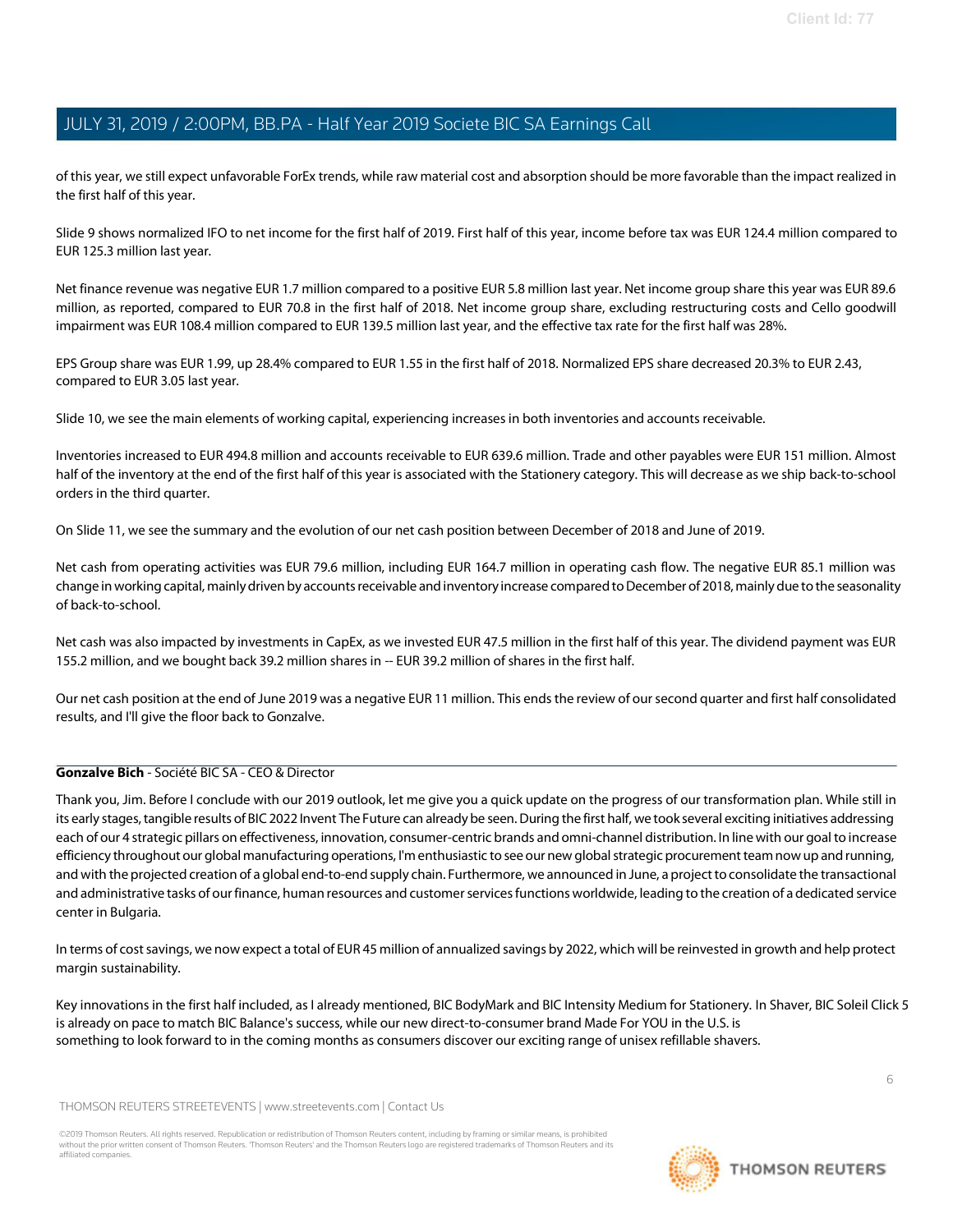In line with our goal to connect more efficiently and more effectively with consumers, it is key to put the consumer at the center of our everyday work. For this purpose, we performed various innovative marketing campaigns across all categories and geographies during the first half. Some examples include BIC Flex Shaver range in the U.S., BIC Evolution Coloring Contest Draw Your City in Latin America and Lighter safety campaigns in both Europe and North America. Internally, we also announced the centralization of BIC's brand and product portfolio strategies, marketing insights and R&D capabilities. I firmly believe that this will enable us to be more agile, integrated and drive further consumer engagement and preference.

Finally, we're on track to become a genuine omni-channel specialist, both online and offline. We successfully put in place our new internal commercial organization, which will boost our go-to-market strategies and develop next-generation commercial capabilities. We pursue our e-commerce sales growth of 21% year-to-date, driven primarily by pure players, such as our partner, Amazon. In the U.S., more specifically, online sales were fueled by most of our product lines in both core and added-value products, including BodyMark.

Lastly, we introduced our online direct-to-consumer website, shopbic.com in France and our new brand Made For YOU in the U.S. I'm convinced we're on the right track with the deployment of our plan, and I'm pleased with our progress to date.

I look forward to updating you with new exciting initiatives to come in the future, including the deployment of our Global Innovation and Insight organization.

As a conclusion, we continue to progress in our transformation journey during the first half of 2019, while facing a challenging environment. Our relentless focus on execution throughout our markets gives me confidence in our ability to achieve our 2019 financial outlook, growing slightly organic net sales with a normalized IFO margin between 16.5% and 18%.

For the balance of the year, net sales performance will be driven by favorable back-to-school phasing, continued growth in e-commerce, further distribution gains and the success of our added-value products in Shaver and Stationery. While the U.S. market will continue to be challenging, Lighter net sales should benefit from the positive impact of the price increase in Lighters in Brazil.

Asregardsto profitability, full year gross margin will continue to be impacted by unfavorable foreign exchange trends. However, H2 should benefit from more favorable raw material costs and positive fixed cost absorption.

In addition, brand support should be lower in the second half versus the first half, notably in Lighter. This concludes our first half 2019 results conference call, and we're now ready to answer your questions.

# QUESTIONS AND ANSWERS

## Operator

(Operator Instructions)

The first question comes from the line of Guillaume Delmas from Bank of America.

#### Guillaume Gerard Vincent Delmas - BofA Merrill Lynch, Research Division - Director

Three questions for me. The first one is a quick technical one. Would you be able to quantify the back-to-school impact, the sales that have been postponed from June to July on your Q2 numbers? So we can model Q3 properly. My second question is on the U.S. Lighters and the comment you made Gonzalve about a slight improvement from the mid-single-digit decline that we've seen in H1. So you're expecting a slight improvement in the second half. What underpins your confidence there? Because even yesterday, the largest U.S. cigarette manufacturer was cutting its volume

THOMSON REUTERS STREETEVENTS | www.streetevents.com | Contact Us

©2019 Thomson Reuters. All rights reserved. Republication or redistribution of Thomson Reuters content, including by framing or similar means, is prohibited without the prior written consent of Thomson Reuters. 'Thomson Reuters' and the Thomson Reuters logo are registered trademarks of Thomson Reuters and its affiliated companies.



7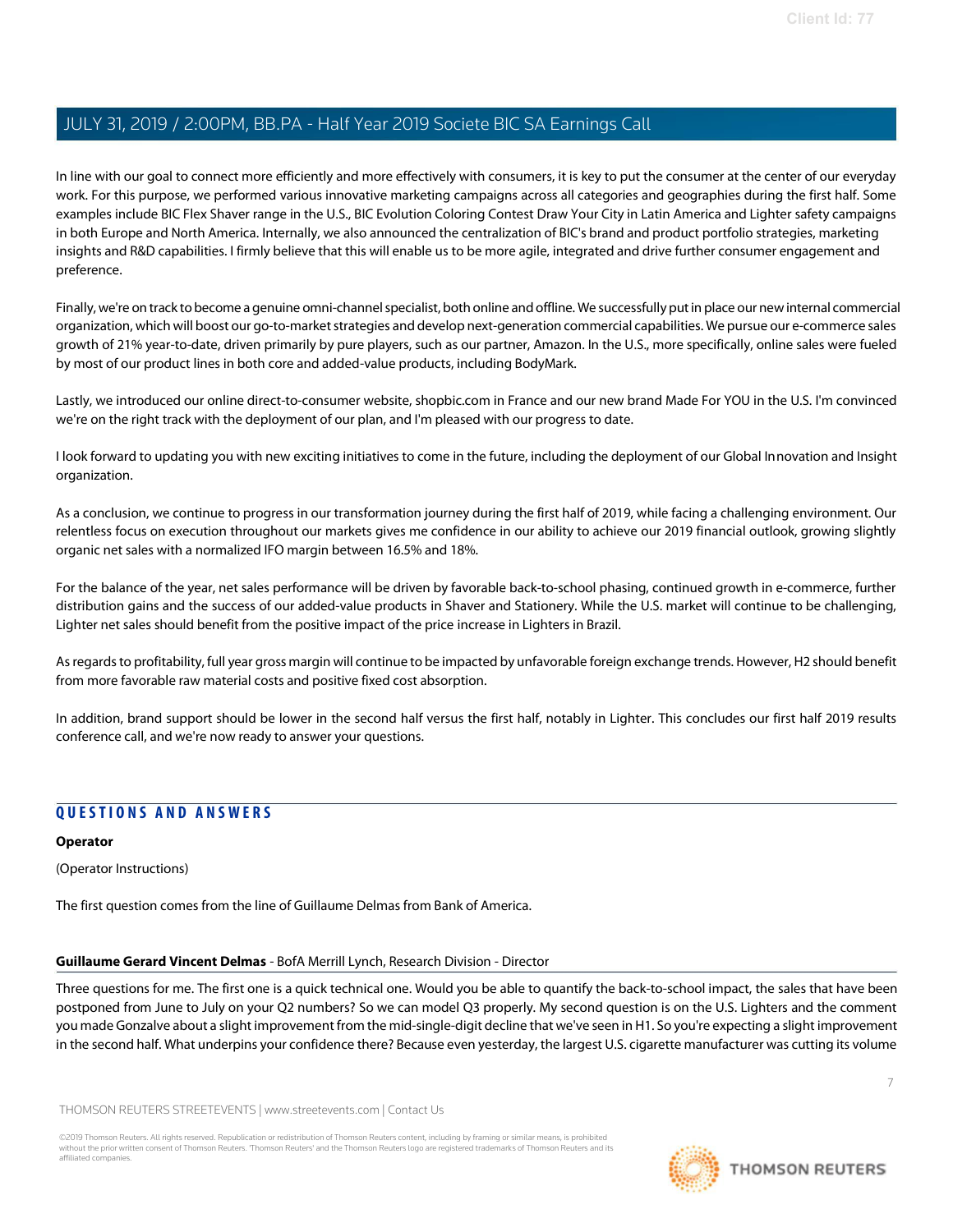growth outlook once again. So if anything, it seem the trend is deteriorating fast there. And also, I think the basis of comparison for you for U.S. Lighters gets more challenging in the second half. So why would you expect an improvement sequentially? And finally, last question on Made For YOU. Are you planning an international rollout of Made For YOU? Or this stage is very much a pilot for both you and Amazon? I'm trying to see whether you're getting traction or not. And would you see Made For YOU and BIC SHAVE CLUB co-exist in one single market or the risk of cannibalization would be too high to have these 2 businesses in one single market?

## James DiPietro - Société BIC SA - CFO & Executive VP

On the first question on the back-to-school phasing the impact of second quarter, moving into third quarter is roughly EUR 5 million.

## Gonzalve Bich - Société BIC SA - CEO & Director

On your question related to Lighter market in H2 versus H1. And you referenced some of the comments that were made by people in the cigarette industry in the last week. Just maybe to set things. The projections that they gave were actually a little bit less bad. So not as bad as the first half. So [4] to [6] versus an [8]. Looking at H2, our ability to continue to grow and the view positively is driven by added value sales, continuing to drive distribution, the personalized product as well as increasing on-shelf availability. But you're right, the view on the U.S. Lighter market, as I said, it's quite challenging this year.

And then your third question, Made For YOU, globally. Well, we just announced the launch in the U.S., so it might be a little bit too early to talk about a global launch. Our teams and Amazon teams are working hard to make it a success here, and it will take a little bit of time to gain traction, penetration with consumers around the world, but we're extremely excited about this unique selling opportunity of the Unisex Shaver and the partnership, which is the first at this level for us with Amazon, that, as I said, was -- we were able to complete in a little bit less than 6 months, and gives me confidence in our ability to create not only product innovation like Big BodyMark, like the product that is the Made For YOU product, but also the commercial innovation that is the offer to the consumer and our new way of selling.

BIC SHAVE CLUB and Made For YOU, and their ability to coexist in markets. It's really going to depend on how consumers take up the offer and how they view it, so we need to spend time over the next quarter or 2 quarters, understanding how consumers view Made For YOU. We know how we're positioning it, but consumers today very clearly and loudly are able to make their view of your product and your offer known. And once we have a little bit more information there, we'll be able to understand how they could potentially co-exist. But today, since BIC SHAVE CLUB is only available in France and the U.K., it's a small problem that we'll have to overcome, if it is a problem at all. But thank you for your question.

#### Operator

The next question comes from the line of Steve Levy from MainFirst.

## Steve Levy - MainFirst Bank AG, Research Division - Analyst

First question is on your outlook for H2. You said that the profit is a better profitability compared to H1, we'll confirm more operating impact of our material and lower brand support. Can you elaborate a bit more on those 2 items? And which one is going to be higher? The second question is on the Lighters market. Can you give us an idea about the -- how fast e-cigarette is growing? Is it accelerating or -- I know that you said it's 110%, but just to give you more colors. And can you elaborate more about the strategy of Made For YOU in terms of investment going forward, cost of acquisition? I know that you are not going to give any numbers, but just a sense of how you're going to fight in the credit market in the U.S. now?

#### James DiPietro - Société BIC SA - CFO & Executive VP

Steve, I'll address the first question on the profit outlook for the balance of the year versus the first half of 2019. As you said, in the first half of this year, obviously, gross profit was impacted unfavorably by FX and raw material were the biggest drivers, as well as the additional investments in

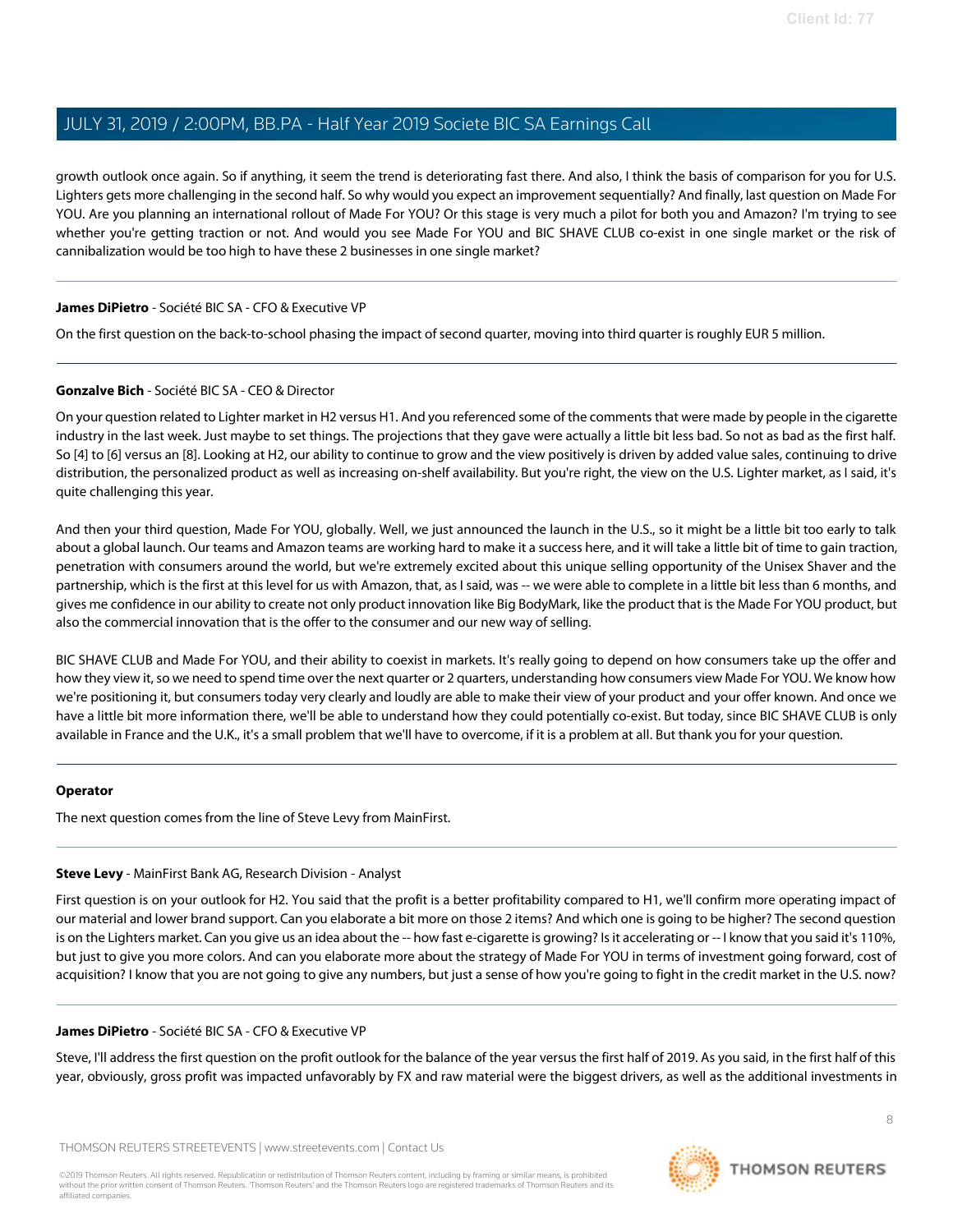brand support, as we mentioned, in the first quarter, Europe, in the second quarter within the U.S.. For the second half of the year, FX we will see almost asthe same type of rate as we had seen in the first half, but we see an improvement in raw material costs where the negative impact of the first half should be much more neutral in the second half versus the first half. And then brand support investments, obviously, with a Lighter campaign, which was planned to be very much skewed in the first quarter, we'll have investments in the second half, but to a lower degree than we did in the first half. The second half FX at the similar rate as we had experienced in the first half. Raw materials will be much improved, a little bit more favorable absorption coming through the cost of goods in the factories. And then brand support would be at a lower pace than we experienced in the first half.

#### Gonzalve Bich - Société BIC SA - CEO & Director

Steve, to your questions about -- you said growth. So as I said, volumes are up about 110%. AS to the velocity of growth, I'm going to point you to the manufacturers and distributors of those products to answer your question. I think, though, what has come out in recent months as we've studied the market, too. And I mentioned, is the slowdown of Marijuana combustible sales as compared to vaping and eatables, that's something that we're going to need to understand better and model in our own growth models versus what we could have thought a couple of years ago. But undoubtedly, the decline of 7.2% in cigarette sales in the first half, is something that is having an impact as we look forward.

## Steve Levy - MainFirst Bank AG, Research Division - Analyst

What is the market -- what is the market share of cigarettes today?

## Gonzalve Bich - Société BIC SA - CEO & Director

I think it's less than 3%, but I don't know the exact number. But again, I would point you to the manufacturers of those products. And I don't want to be on the record quoting you market share information in an industry...

#### Steve Levy - MainFirst Bank AG, Research Division - Analyst

No, just to get an idea if it was still below the radar? Or it's becoming some senior importance?

## Gonzalve Bich - Société BIC SA - CEO & Director

I think with the amount of press, it's not below the radar, but it's still a small percentage. And because different people have asked me the question in polls past, if Japan is a benchmark today it's flat. So the evolution in Japan has stopped the medioric rise than it had a couple of years ago. To your question about Made For YOU and how we're going to fight in a crowded market. It is a crowded market, and that's why the teams internally to BIC and with Amazon created Made For YOU, which is not a me-too product, right? It's not another refillable shaver. It's one that speaks to all people, but also to the new generation and provides a unique selling opportunity for people to buy it on Amazon at \$7.99 for the starter kit. I'm really excited not only about this opportunity, but what it means for BIC, as we pivot towards a more innovative company that thinks about different ways of positioning our products and branding. And while I'm definitely not going to reveal the commercial strategy from an advertising and promotional perspective that Amazon and we have concocted and we'll be rolling out over the next couple of quarters and into 2020. I'm really excited about what this could mean for our organization and our growth in the Shaver market, which, as I said, we're back -- we're touching on those historical highs at 28.2% market share in the disposable segment.

#### Operator

We have no further questions in the queue. (Operator Instructions) We have another question in the queue, and it comes from the line of Christophe Chaput from ODDO.

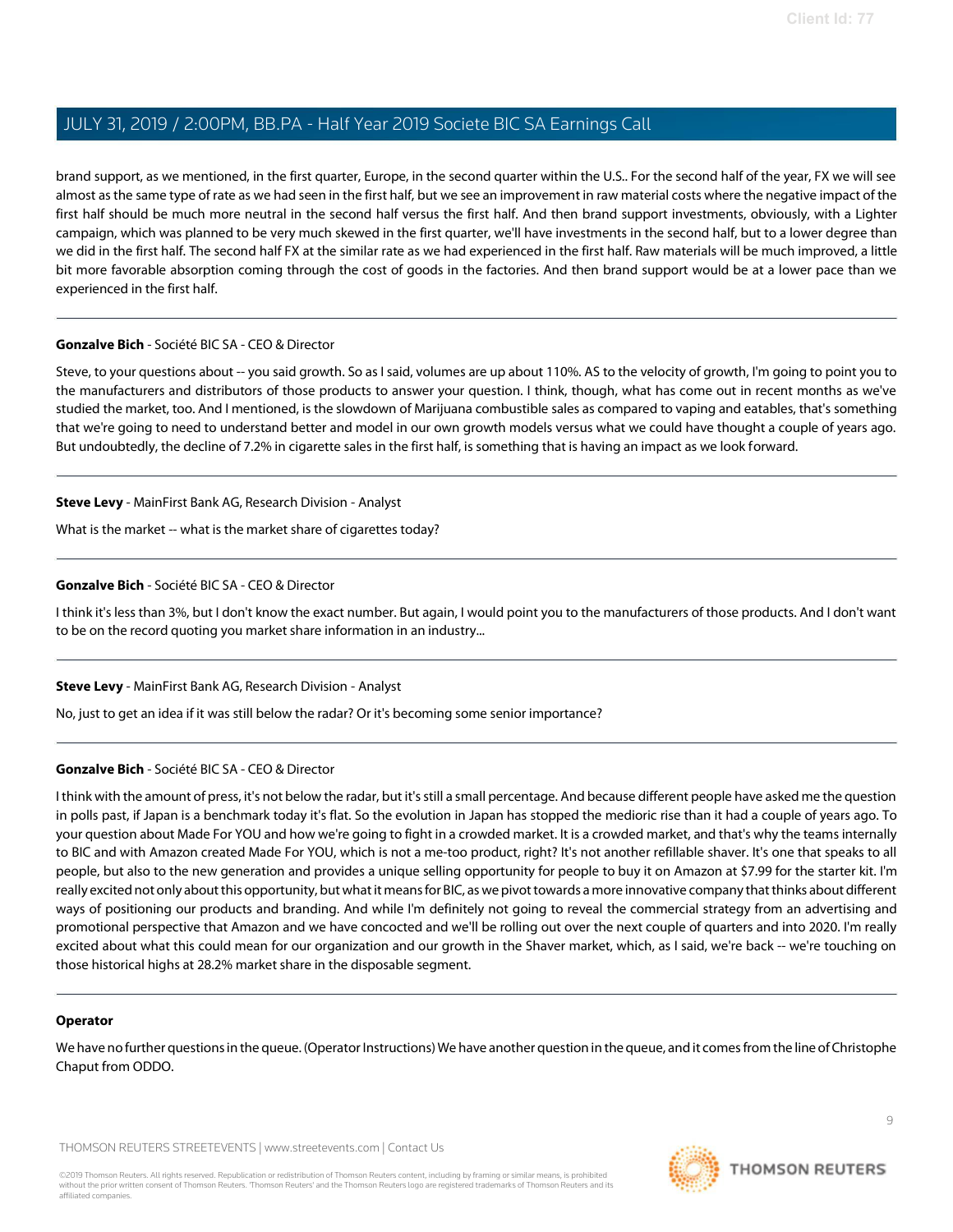#### Christophe Chaput - ODDO BHF Corporate & Markets, Research Division - Analyst

Just one question for me regarding the change of production in H1 to minus 310 basis points. Could you tell us what is the impact really on the number regarding the ForEx? The raw material and the lower absorption please? Could you spread the minus 310 basis points

#### James DiPietro - Société BIC SA - CFO & Executive VP

Yes. Roughly Christophe, for the first half, the 310 basis points, roughly 2/3 of that was FX. The next biggest piece was raw materials, and then absorption was the third. And absorption was more in the first quarter, less so in the second quarter. So the big impact, roughly 2/3 of the total is FX, followed by raw materials.

#### Christophe Chaput - ODDO BHF Corporate & Markets, Research Division - Analyst

Okay. And just one more, please. Regarding the offer Made For YOU. Could it affect the profitability of the second semester? Which means that, are you going -- I mean, is the brand support is, obviously including the guidance, what is the magnitude in terms of million euro that you could put in the brand's report regarding this new offer please?

#### James DiPietro - Société BIC SA - CFO & Executive VP

Christophe, I think your point is right, as we introduce it, there will be brand support. It's baked into, obviously, our outlook, remembering it's still early in the launch. So it's an impact, but not a significant impact that will affect the second half.

#### Operator

We have another question in the queue from the line of Guillaume Delmas from Bank of America.

#### Guillaume Gerard Vincent Delmas - BofA Merrill Lynch, Research Division - Director

Just 2 quick follow-ups for me. The first one on your organic sales growth, quite a broad question, but if I look at your guidance, it implies that for the third consecutive year, your organic sales growth performance will be very much back-end loaded. So above and beyond the back-to-school phasing, what is driving this? And is this reflective of a new phasing of innovation or pricing actions? And how sustainable do you think that is? Because year after year, your basis of comparison becomes more and more challenging for the second half. And then my second question is on your decision to reduce your brand investments in the second half for Lighters. It seems counterintuitive, given that you're getting good traction on your first advertising campaign in Europe and also in light ofthe decline in category growth in theU.S., I mean, why not maintain that advertising pressure in order to mitigate the current category growth decline and also increase your market shares?

#### Gonzalve Bich - Société BIC SA - CEO & Director

Thanks for your follow-ons Guillaume. So first about H2, you're right, back-to-school phasing in the U.S. and Europe, but also continued ecommerce

growth, further distribution gains on the back of the ones that we've already made in H2 and the success of added value launches that were in H1 or back half of 2018. And so that will continue to grow on 2019. And the positive impact of the price increase in Brazil. As to the phasing between H1 and H2, you're right, historically, you highlight the numbers. As Latin America with -- well, in Brazil, that hasits back-to-school in the first quarter of the following year, continues to grow over the last 5, 10 years, we've seen that trend, and it's something that maybe we need to do a better job of explaining it to you and giving you visibility to it, but that's definitely playing, as well as, as we grow in Africa, that's also going to continue to play on the stationery numbers. But I'm confident in our H2. As to brand support on Lighter. It's not that we're taking, and maybe I wasn't clear, we're not taking our foot off the gas, we had planned to front-load the year in lighter safety. We'd actually talked about it at the end of 2018. We

10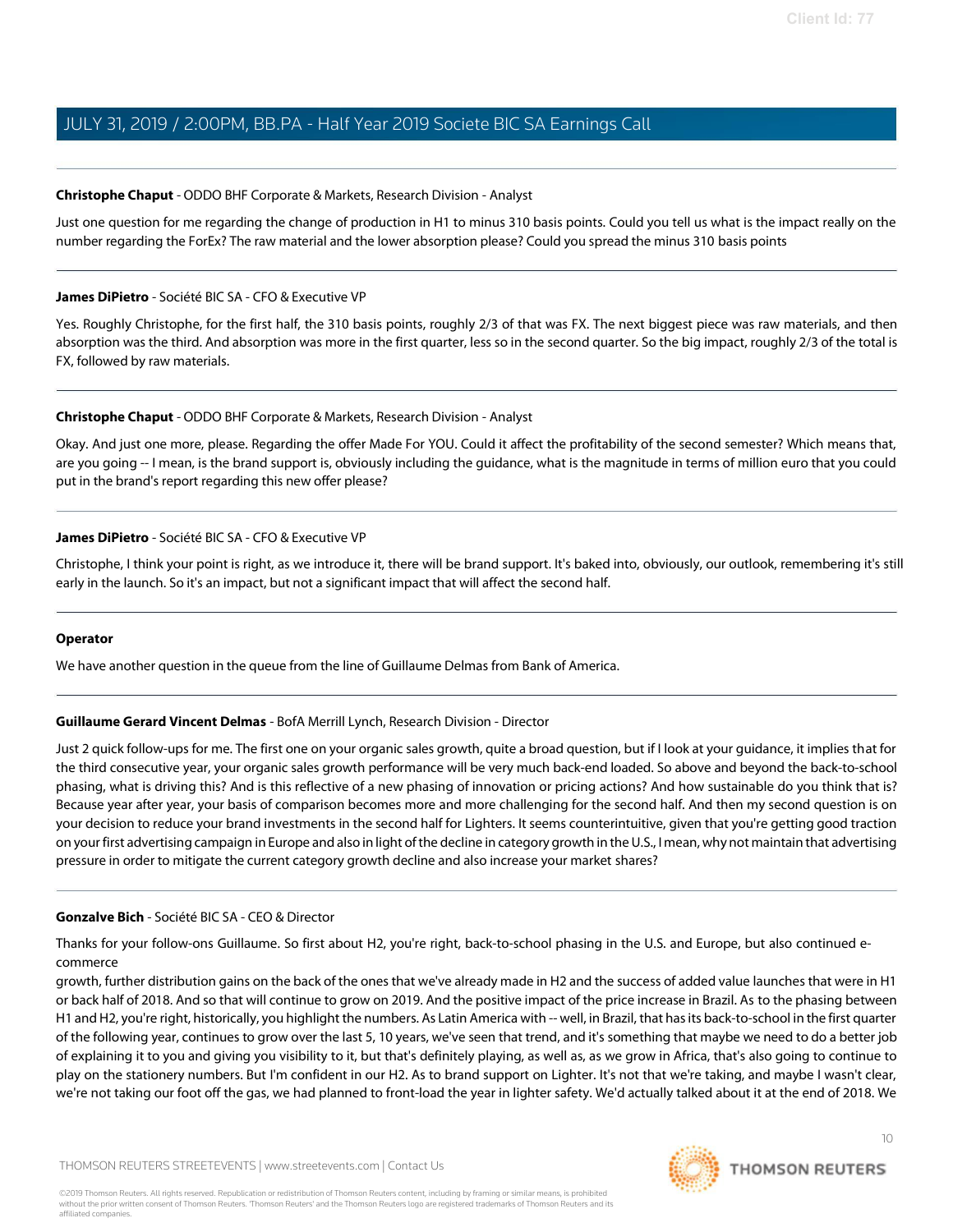said it in February of 2019. And we did -- the big countries of Europe, in the first half of this year, we'll -- and as I said, there's a couple more that will be done in Q3. There's also a little bit less in Latin America, but we're not taking our foot off the gas. We're definitely not reducing our belief that consumer safety is absolutely paramount in this industry. And I think that it's ludicrous the number of noncompliant lighters that you can find every day in stores all across Europe, and it'ssomething that we'll continue to fight with European authorities about, Because I think it'simportant as the #1 branded lighter manufacturer in the world to represent an industry and to represent consumers' interests. So definitely, it was planned that way.

#### Operator

The next question comes from the line of Marie Fort from SG.

#### Marie-Line Fort - Societe Generale Cross Asset Research - Equity Analyst

Could you elaborate a bit more about your plan Invent The Future progress and the savings that were expected now at EUR 45 million. How do you want to spend it in -- will Phase 2 consumers will be a price decrease when supports. Can you explain a bit more? And also in terms of phasing, will you recognize savings first and pass simultaneously to the consumer? How do you -- how will you face the economies and the advantage for the consumer?

## Gonzalve Bich - Société BIC SA - CEO & Director

So maybe let me talk about how we're going to use the savings from ITF. And really, it's about those 4 pillars, right? It's about innovation. And in order to fuel the innovation pipeline, you need to be doing more fundamental research. And one of the great examples Made For YOU, right? So a few years ago, temporary tattoo markers didn't exist. You have to go through the testing phase, the validation phases, so do you need to think about that. You also need to think about commercial innovation like Made For YOU, another good example, developing new capabilities, so in the U.S., of course, to start, but more globally as well. E-commerce, you have to pivot some parts of your mix when you move into the e-commerce world, right? So when we sell products at major retailers around the world, let's say Pens for -- as an example, right? So we sell pens, and it's back-to-school now. Mom or Dad comes in with their 2 kids and they're faced with a wall of choice and packaged in blisters, and blisters ranging from 2 to 5 units. In the e-com space, we could be selling them 5 to 50 units in a brown box. So you have different cost of goods from a packaging perspective, you have a different route to market, you have a different supply chain. And those are all things that ITF helps us do. As well, consumer connectivity. So it's about creating those touch points to dialogue with consumers. It's not just about advertising anymore. It's about connecting and getting their feedback. And one of the things that I think I talked about in April, and I definitely talked about in February, is creating that ecosystem where we can data mine what consumers are saying. So if I compare the pre-world to the post-world. In the pre-world, trying to understand what consumers want is done either through U&A or through focus groups, right? So you're going to touch anywhere from 10 to 1,000 people, 1,000 people in a U&A, it's a massive, it's -- it's a really powerful thing. 1,000 people in the world of data mining, Amazon reviews is a blink. People want to share with you. All those investments are some of the things that we're going to be doing with ITF. And then maybe, Jim, you want to explain how the EUR 45 million is decomposed. And how we'll be phasing it out.

#### James DiPietro - Société BIC SA - CFO & Executive VP

So the EUR 45 million, as we said in the beginning of the year, initially started with the EUR 20 million from purchasing in 2019. As we indicated back in February, there were several million of that benefit in this year. And then the balance of that will be phased between 2020 and 2022. The balance -- the total EUR 45 million would be, obviously, a bigger impact of realization 2020 to 2022 from purchasing, supply chain and then the efficiencies that were announced back in June. And then, obviously, the points that Gonzalve just took us through in innovation and brand and consumer work will be utilizing some of that, and then some of that will also in the future be benefiting the profit and margin line as well.